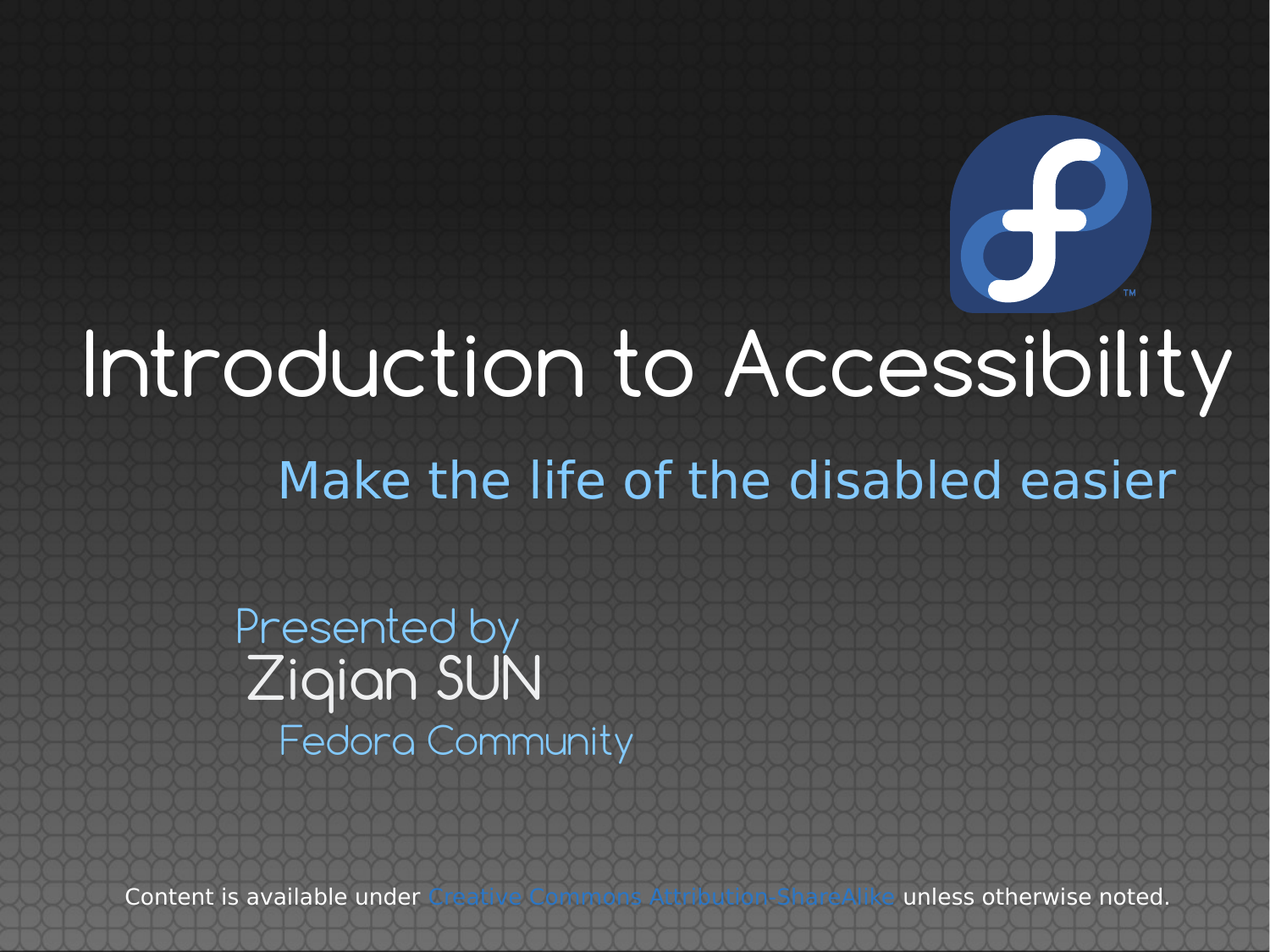## Today's Topics

1. Accessibility in life 2. Laws and regulations 3. Computer Accessibility

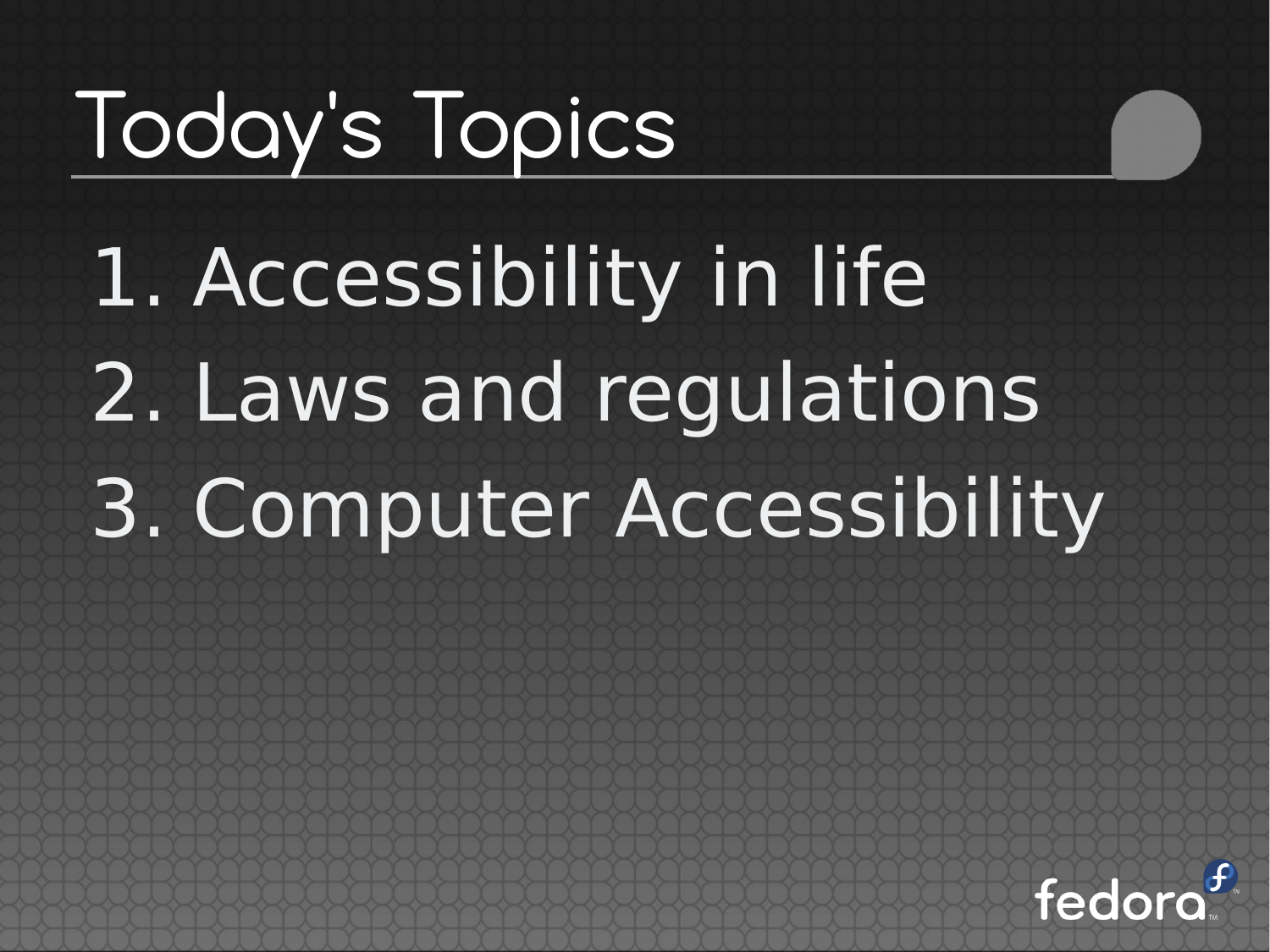1. Accessibility in life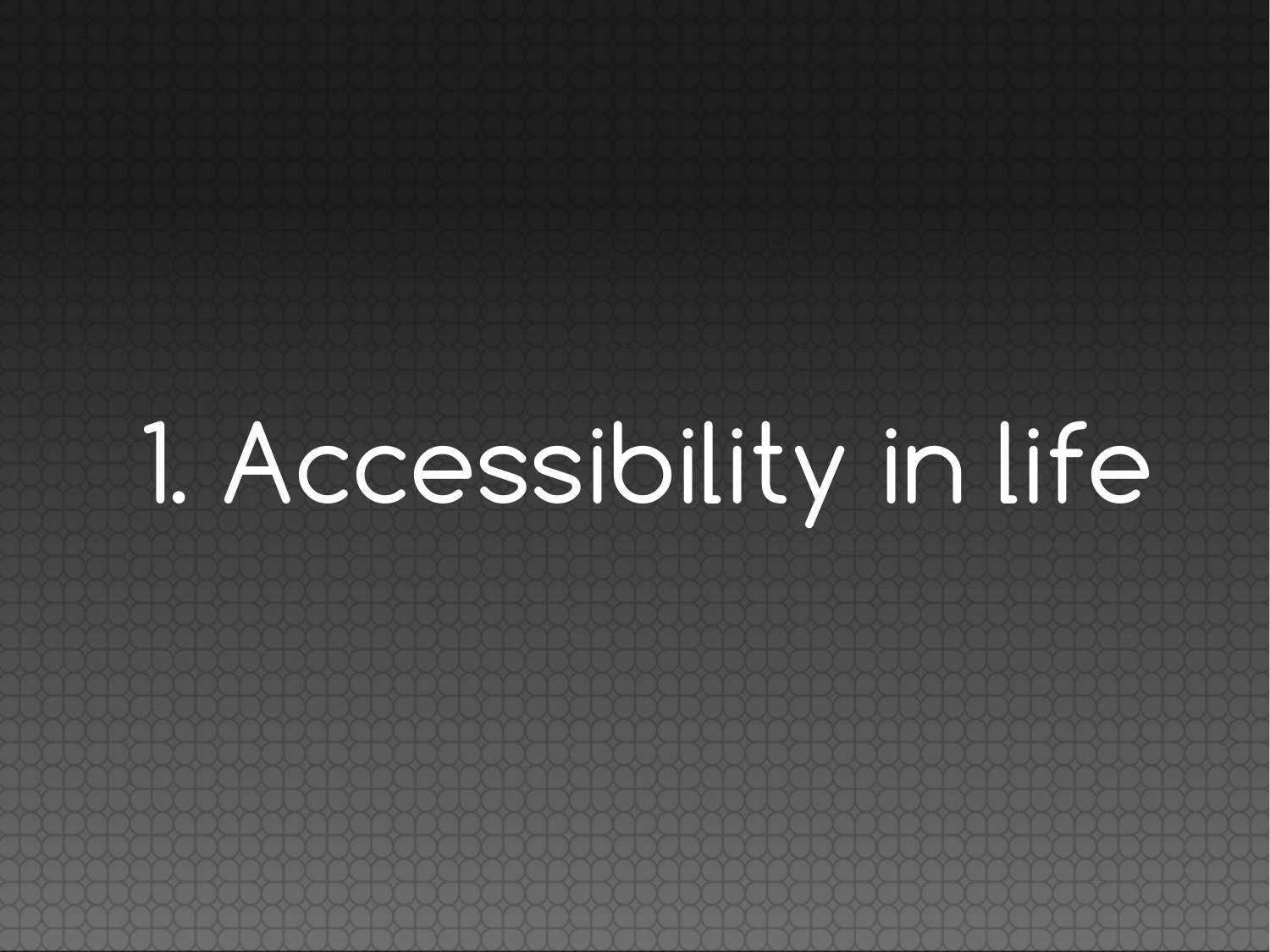## What is Accessibility

"Accessibility refers to the design of products, devices, services, or environments for people who experience disabilities."



#### --Wikipedia

#### **.** International Symbol of Access

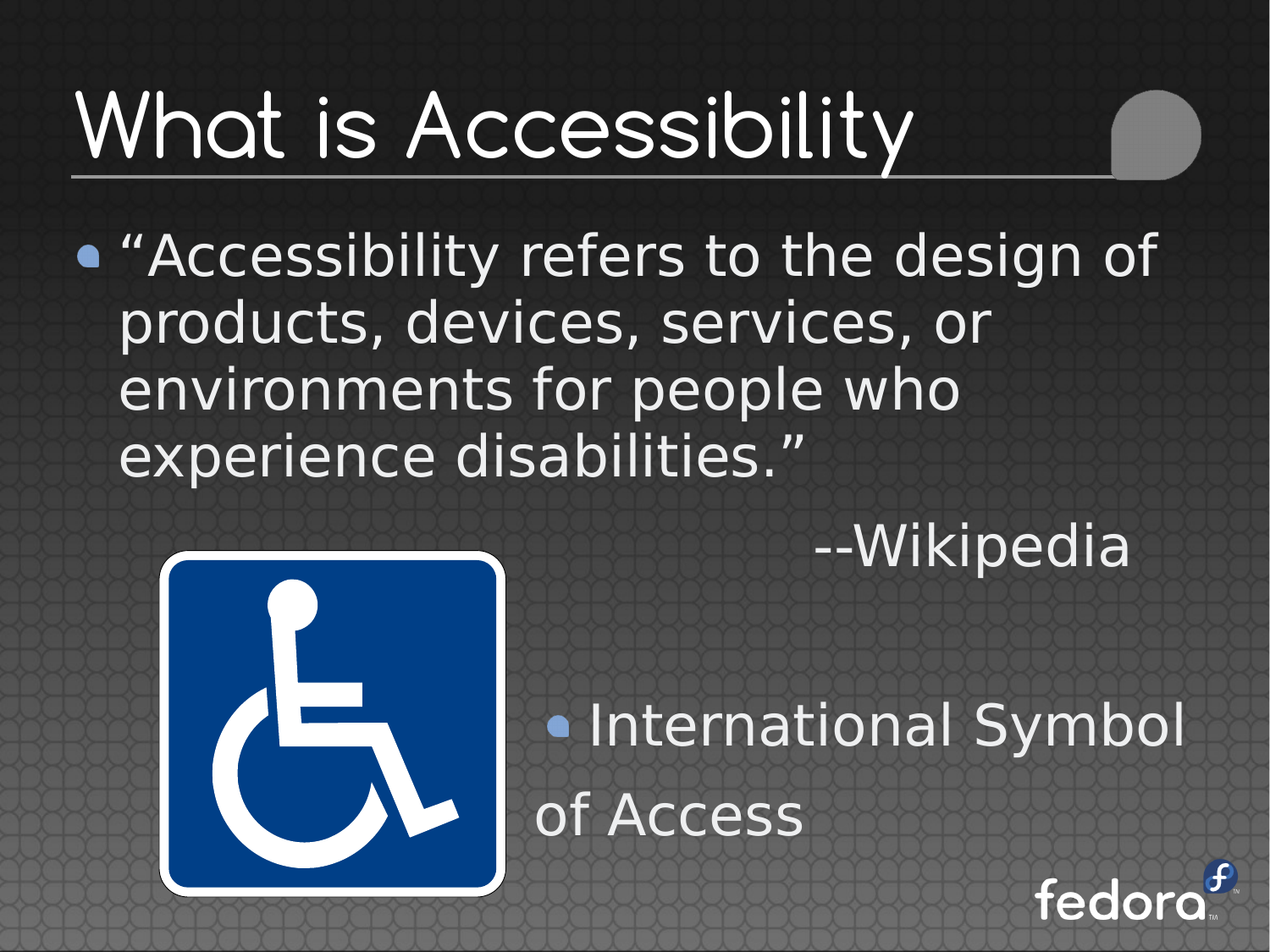#### Common terms

- Accessibility sometimes is known as a11y, especially in information technology domain.
- Common types
	- Mobility access
	- **Hearing access**
	- Sight access
		- For the blind
		- For the color blind

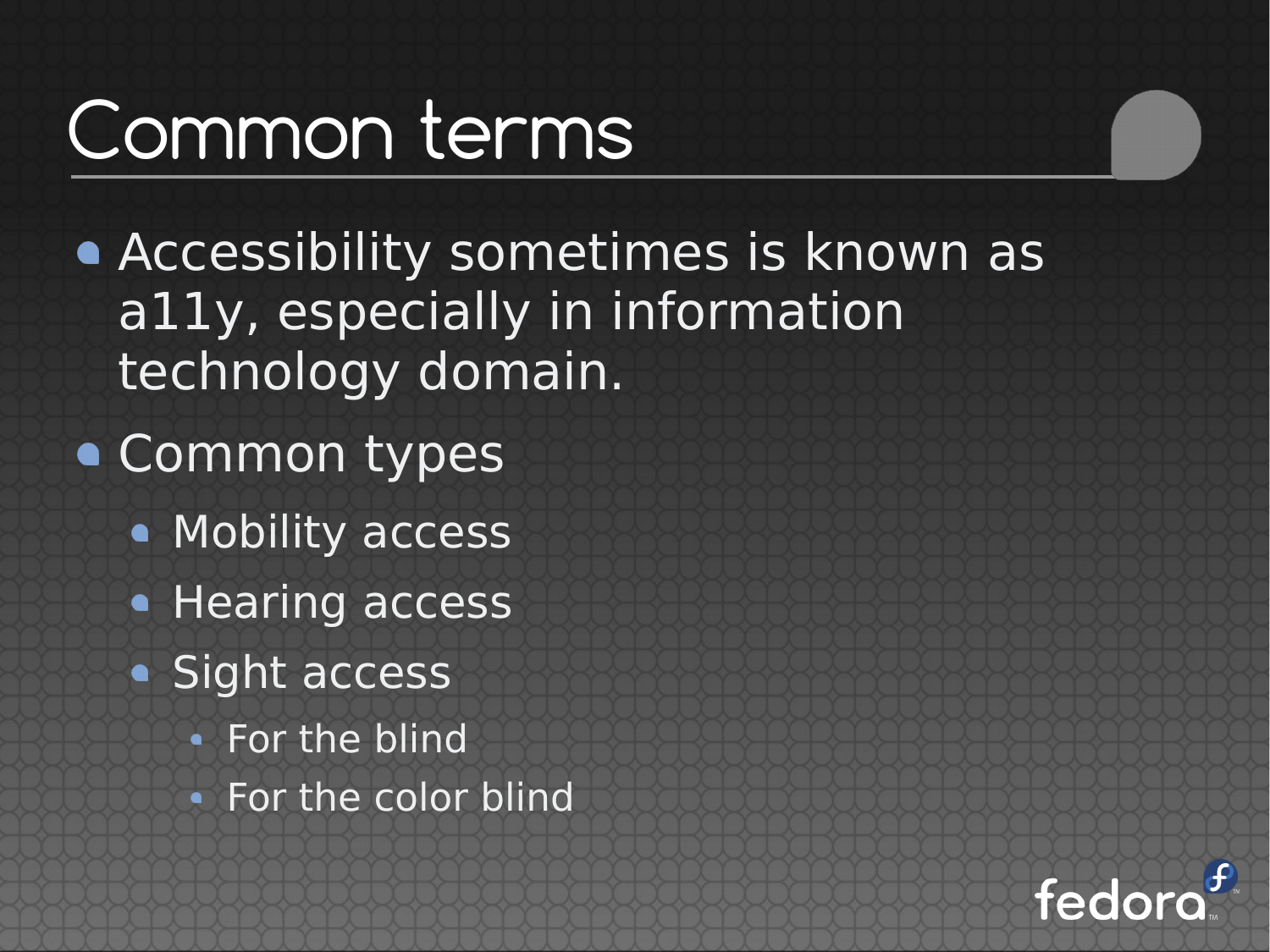#### Mobility access

- Assistive cane
- Wheelchair
- Mobility scooter
- Stairlift (seen in underground stations)

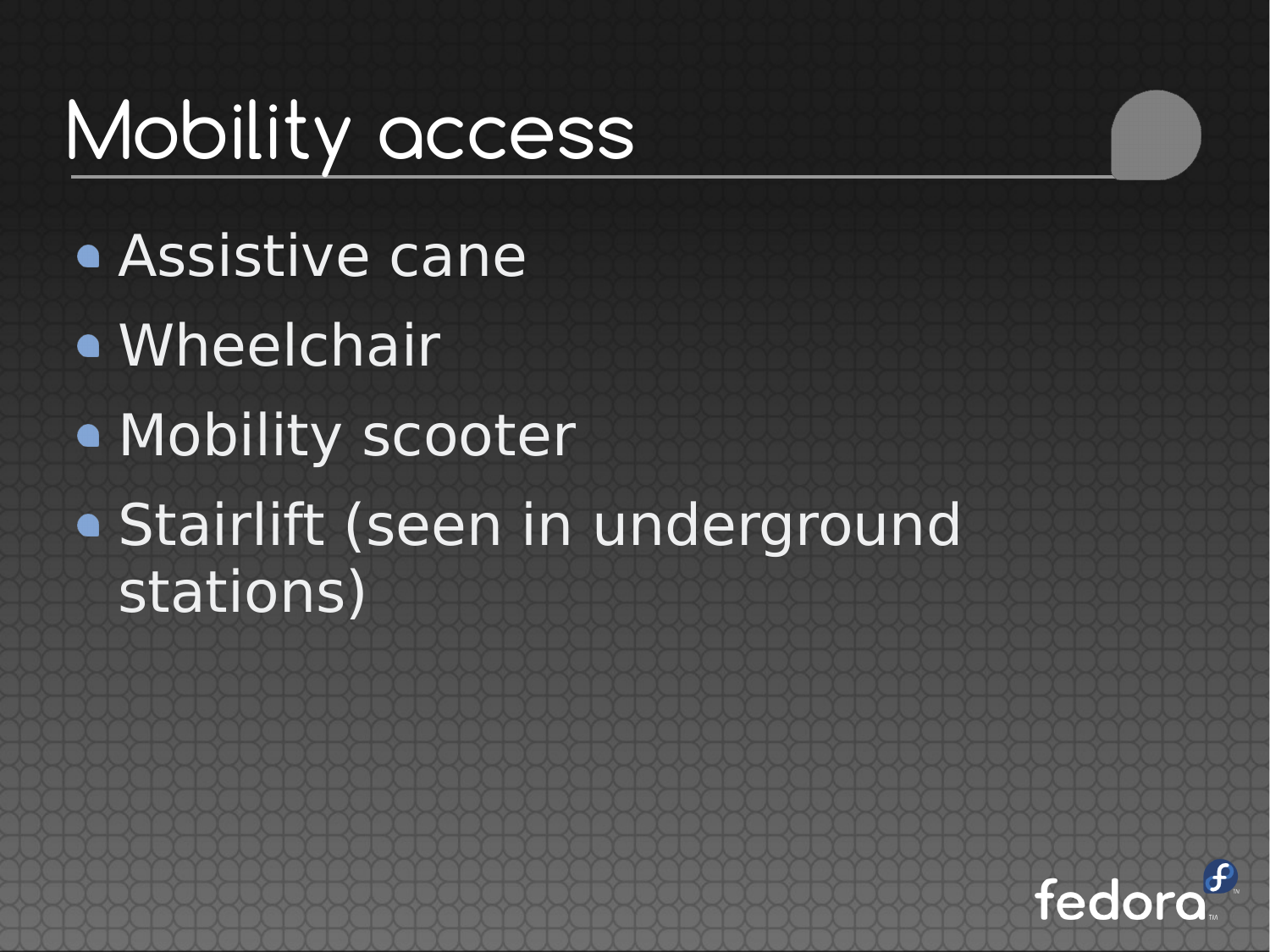#### Hearing access

- **Hearing aid, assistive listening** device
- Sign language (various from language to language)

**• Prepare transcript beforehand.** 



**Video Interpreter** 

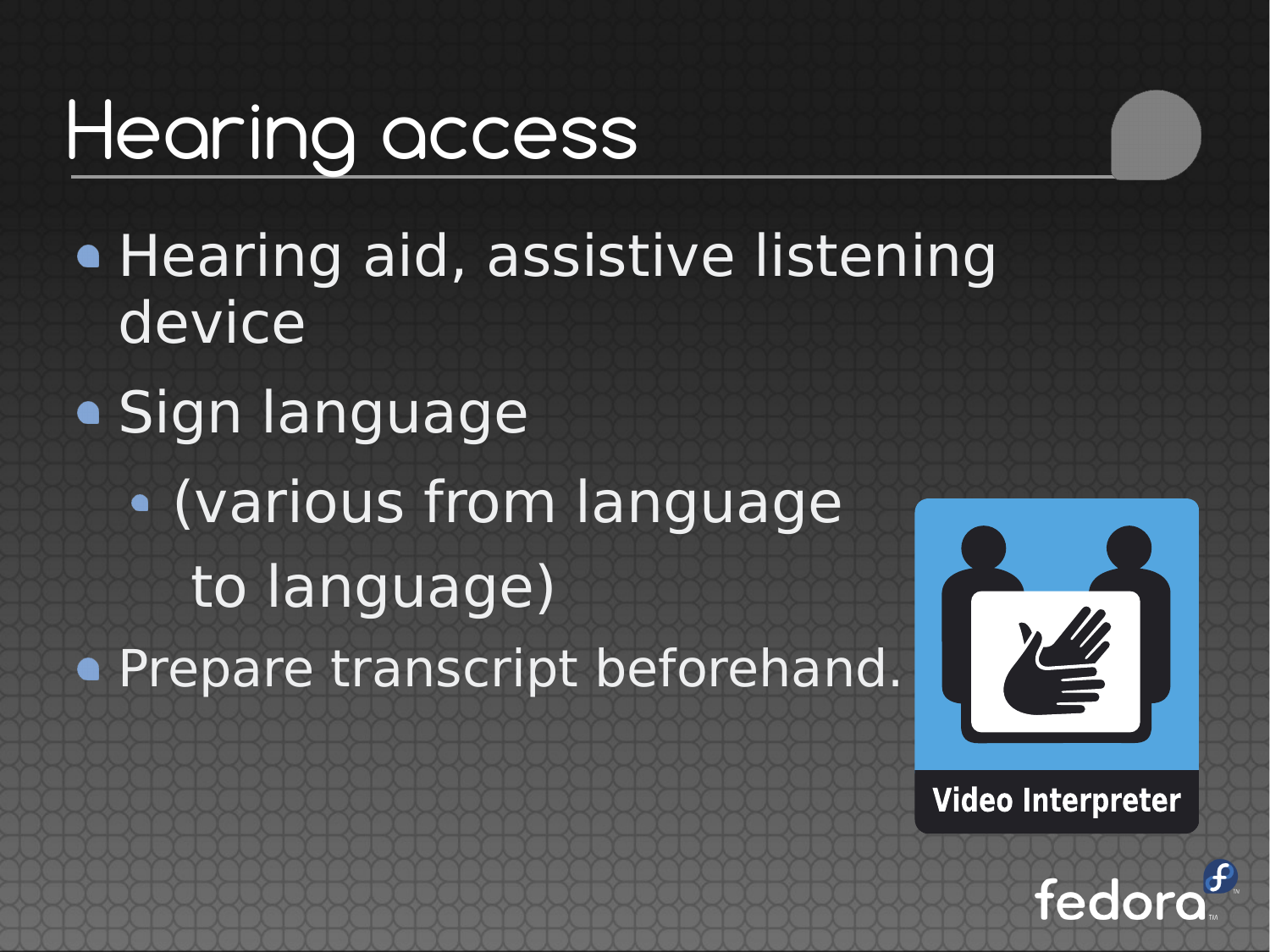### Sight access

#### Braille

#### ( I guess speech can be a kind of access here)

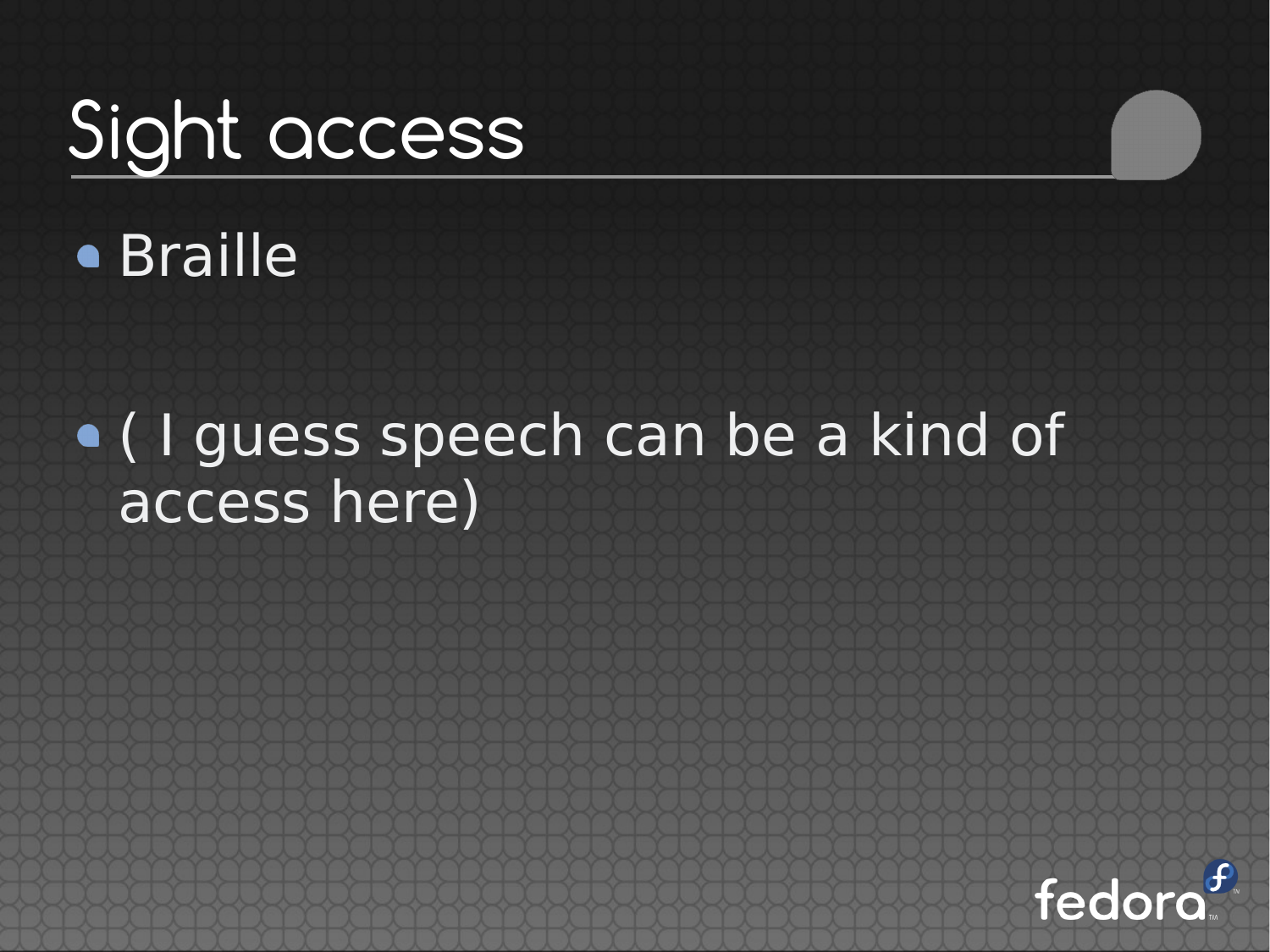## 2. Regulations and guides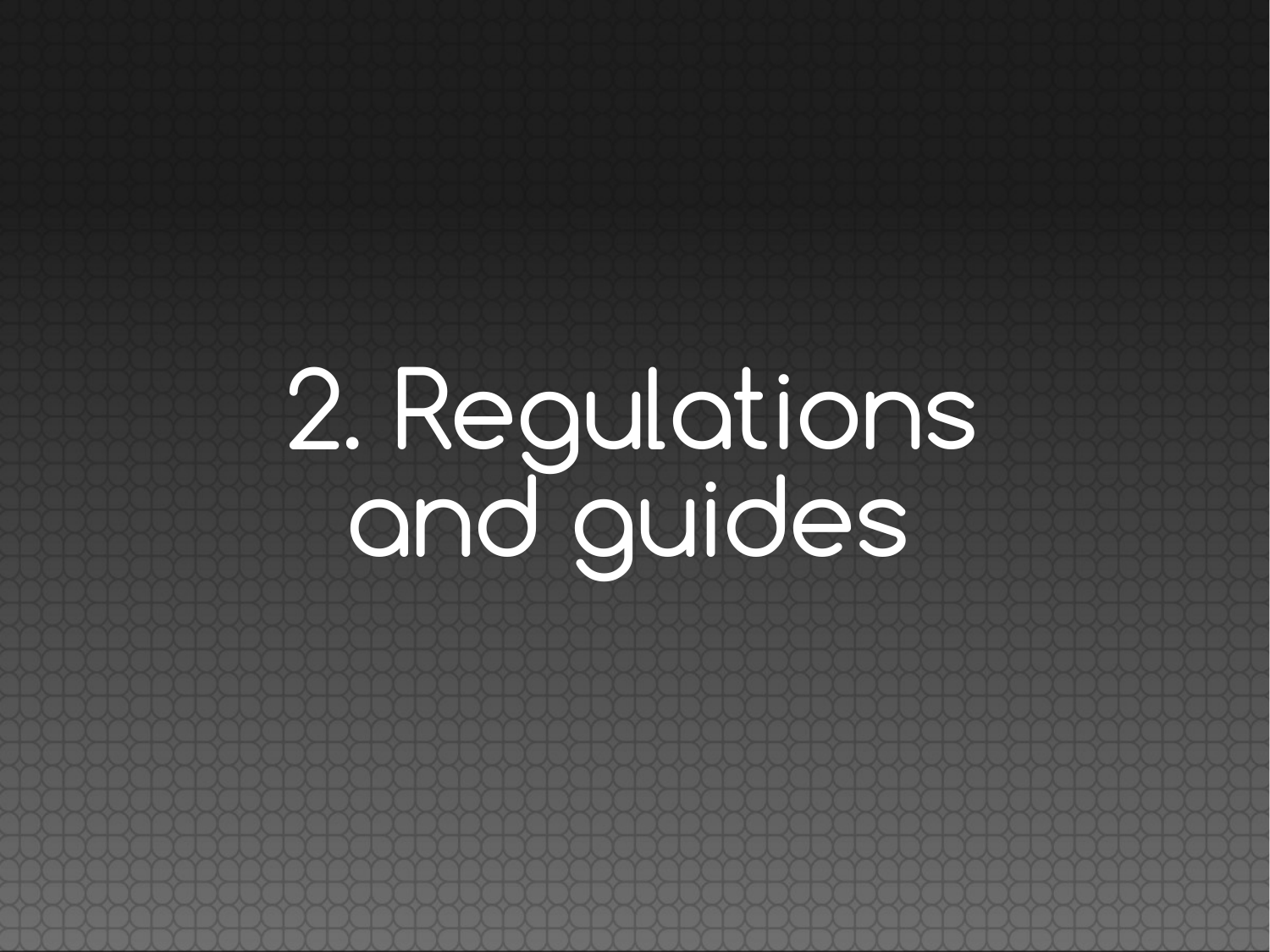### Laws and regulations

- **Section 508 Amendment to the** Rehabilitation Act of 1973 (US)
- Disability Discrimination Act (AU, UK)
- Web Content Accessibility Guidelines ( aka Israeli Standard 5568 )
- More in https://wiki.gnome.org/Accessibility/Laws

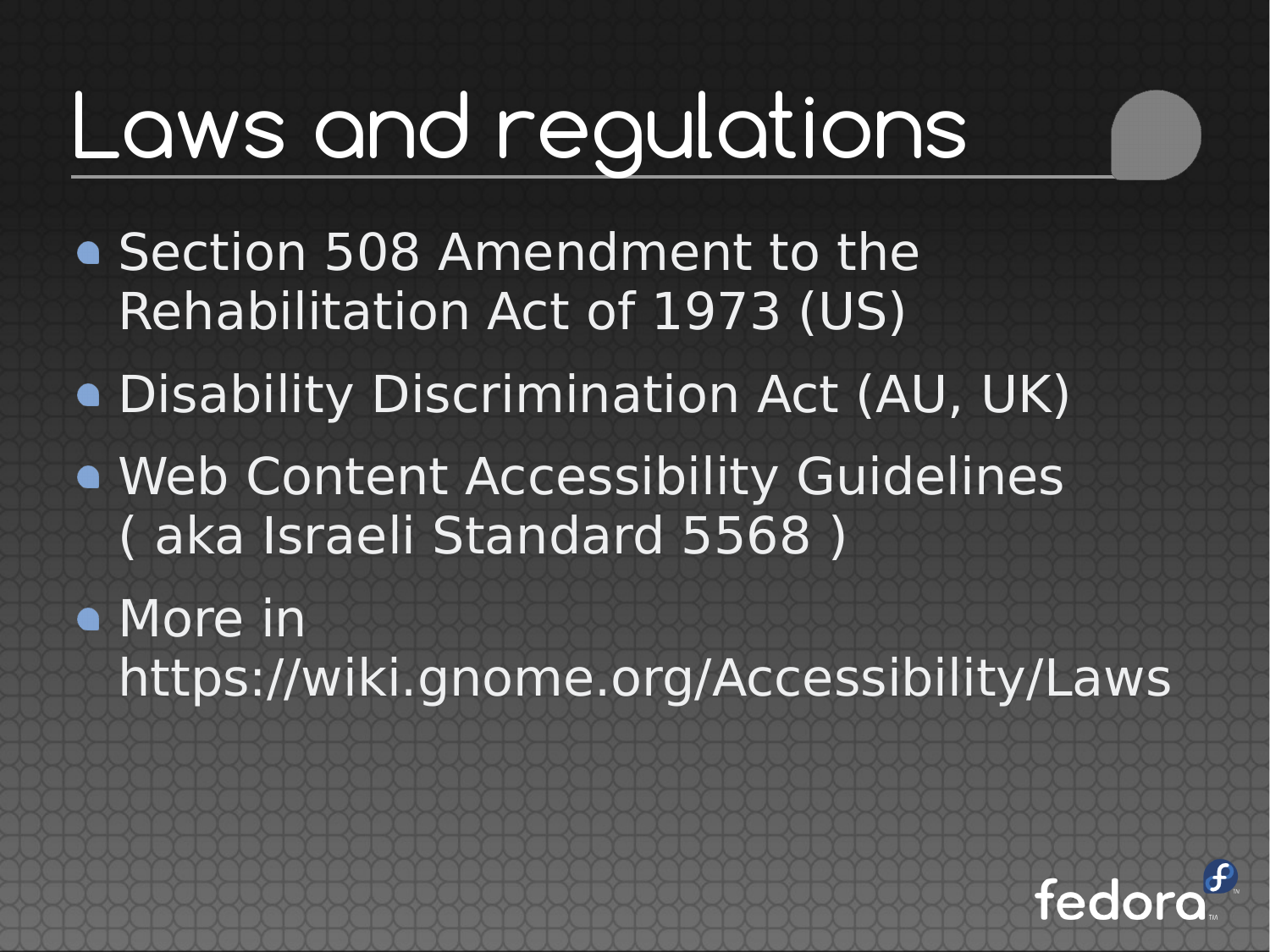### Guides and standards

- ISO 9241-171 : 2008 Ergonomics of human-system interaction — Part 171: Guidance on software accessibility (ISO)
- Web Content Accessibility Guidelines (WCAG) (by WAI - Web Accessibility Initiative )
- WCAG 2.0 is approved as ISO/IEC 40500:2012
	- Mandated in Australia (by DDA), Israeli (covered by Israeli Standard 5568) and UK. fedor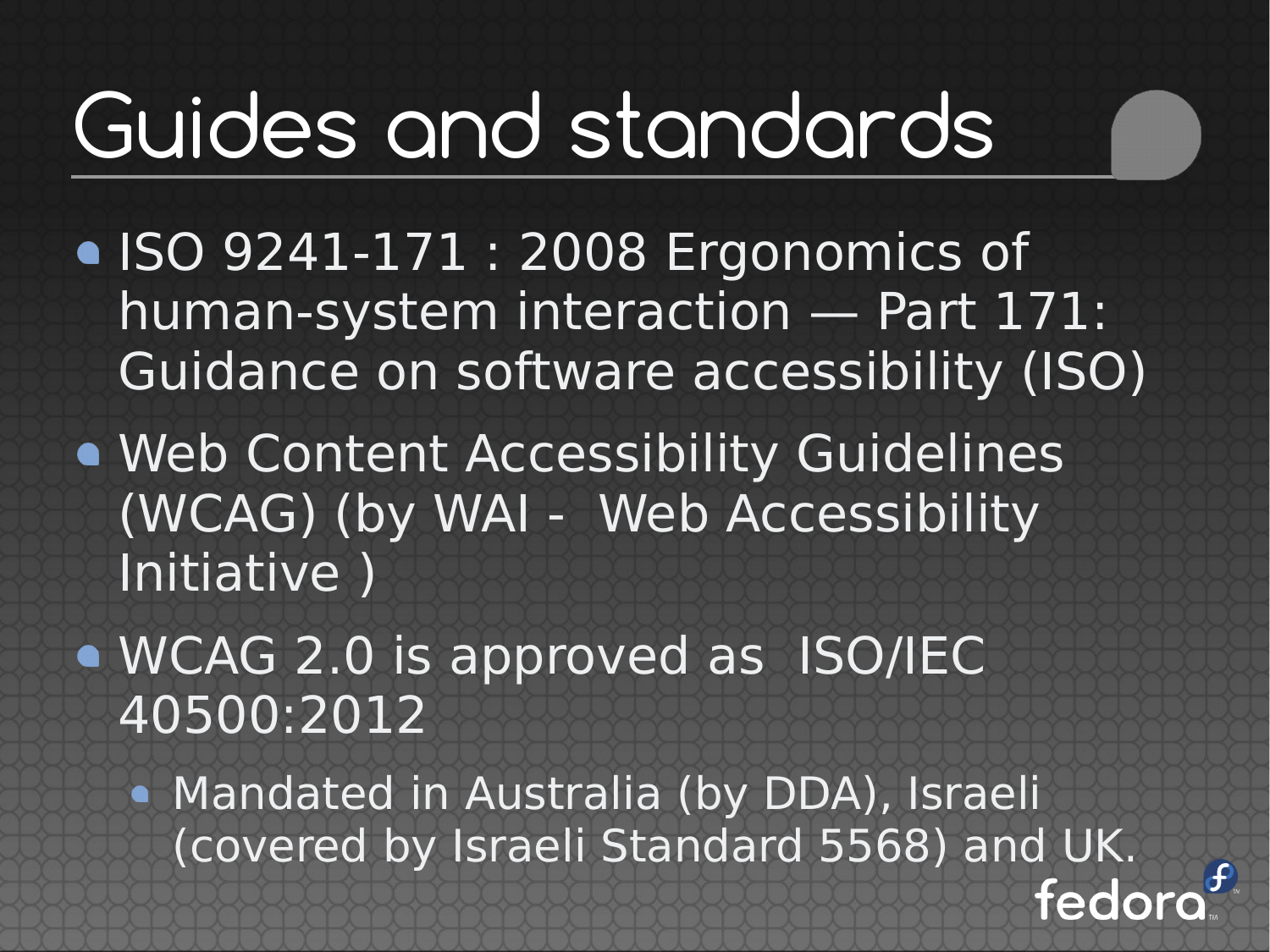## 3. Computer Accessibility

Web Accessibility will not be discussed in this part during GNOME 3.22 Release Party.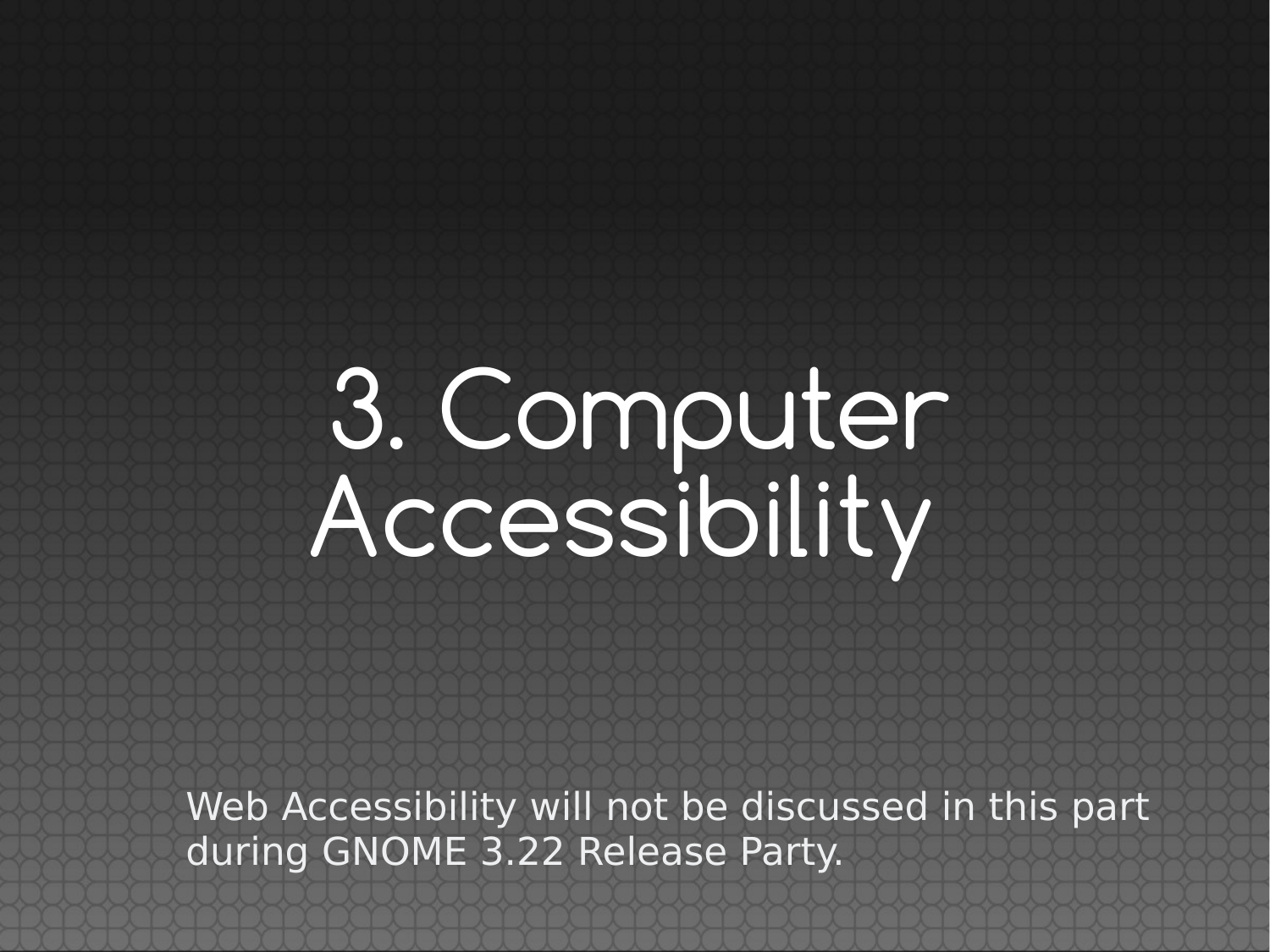## For Visual impairment

Screen reader software • Refreshable braille display Braille keyboard · High contrast color profile Screen magnifiers

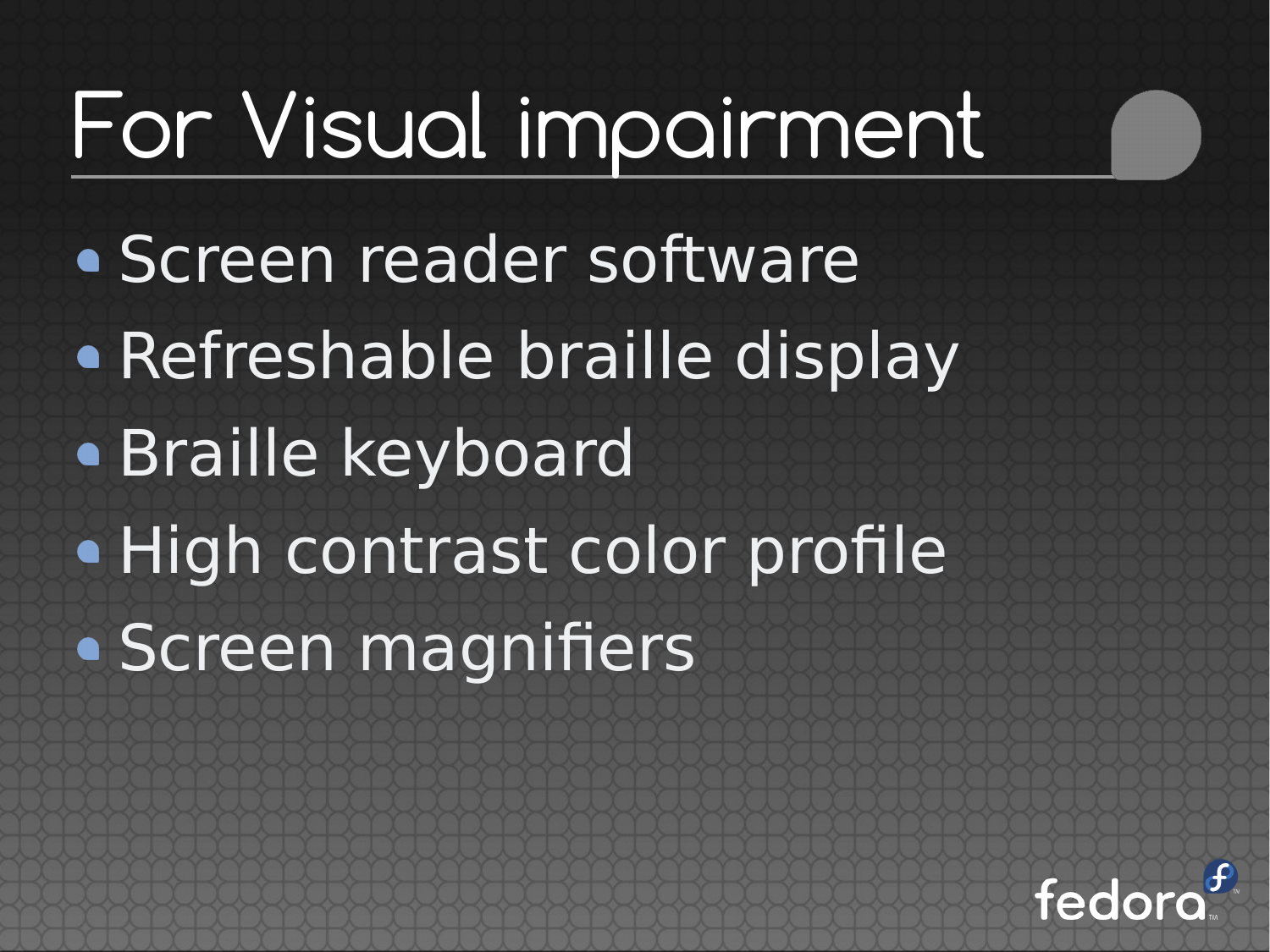#### For dexterity impairments

- **Screen keyboard**
- **Keyboard shortcuts**
- Sticky key, repeat key, slow key...
- Mouse gestures
- Speech recognization (speech to text)

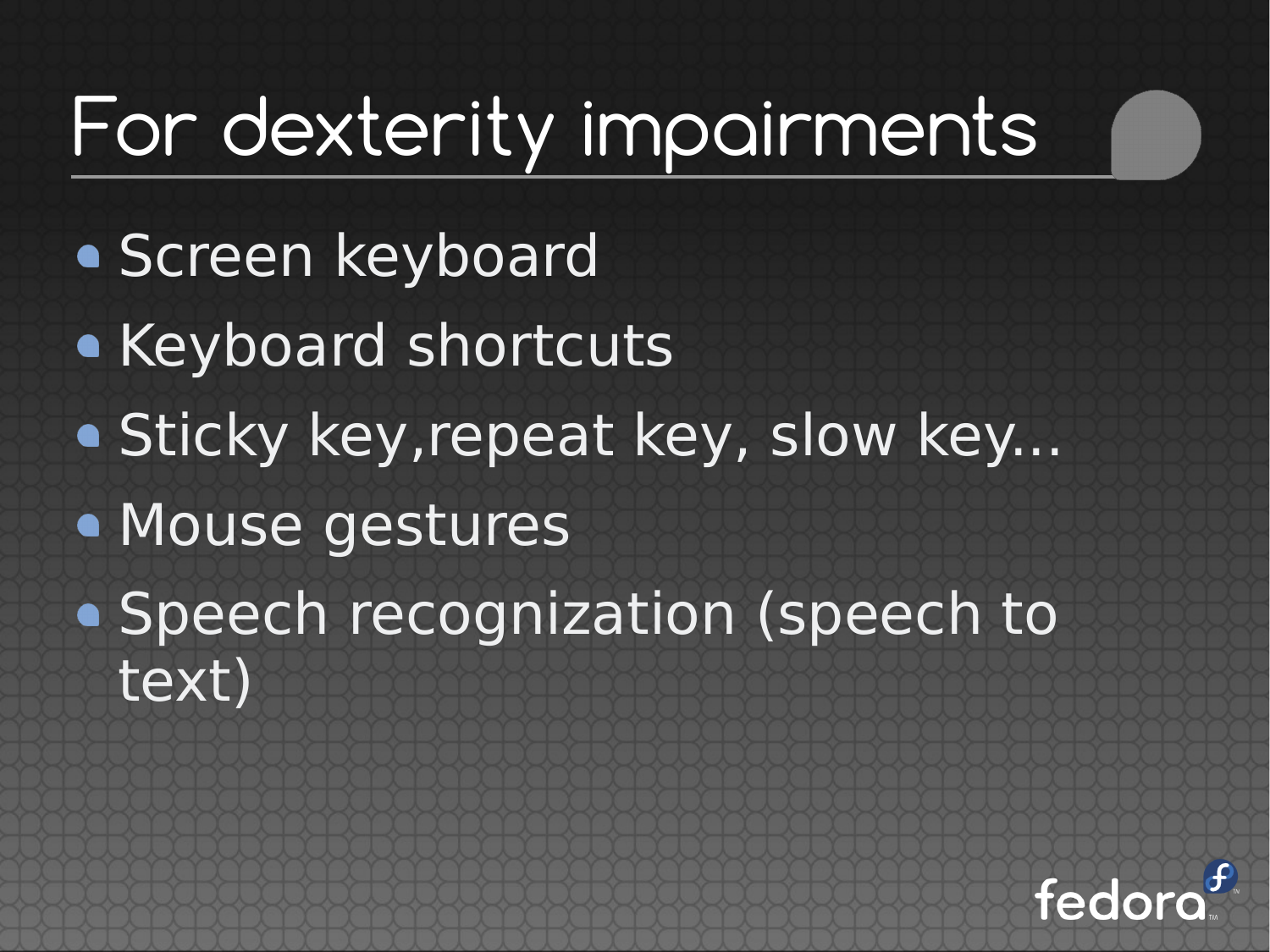### APIs

- **Assistive Technology Service Provider** Interface (AT-SPI) on UNIX and Linux (being standardized as ISO/IEC PDTR 13066-4)
- Java Access Bridge for Java software (being standardized as ISO/IEC TR 13066- 6)
- pyatspi

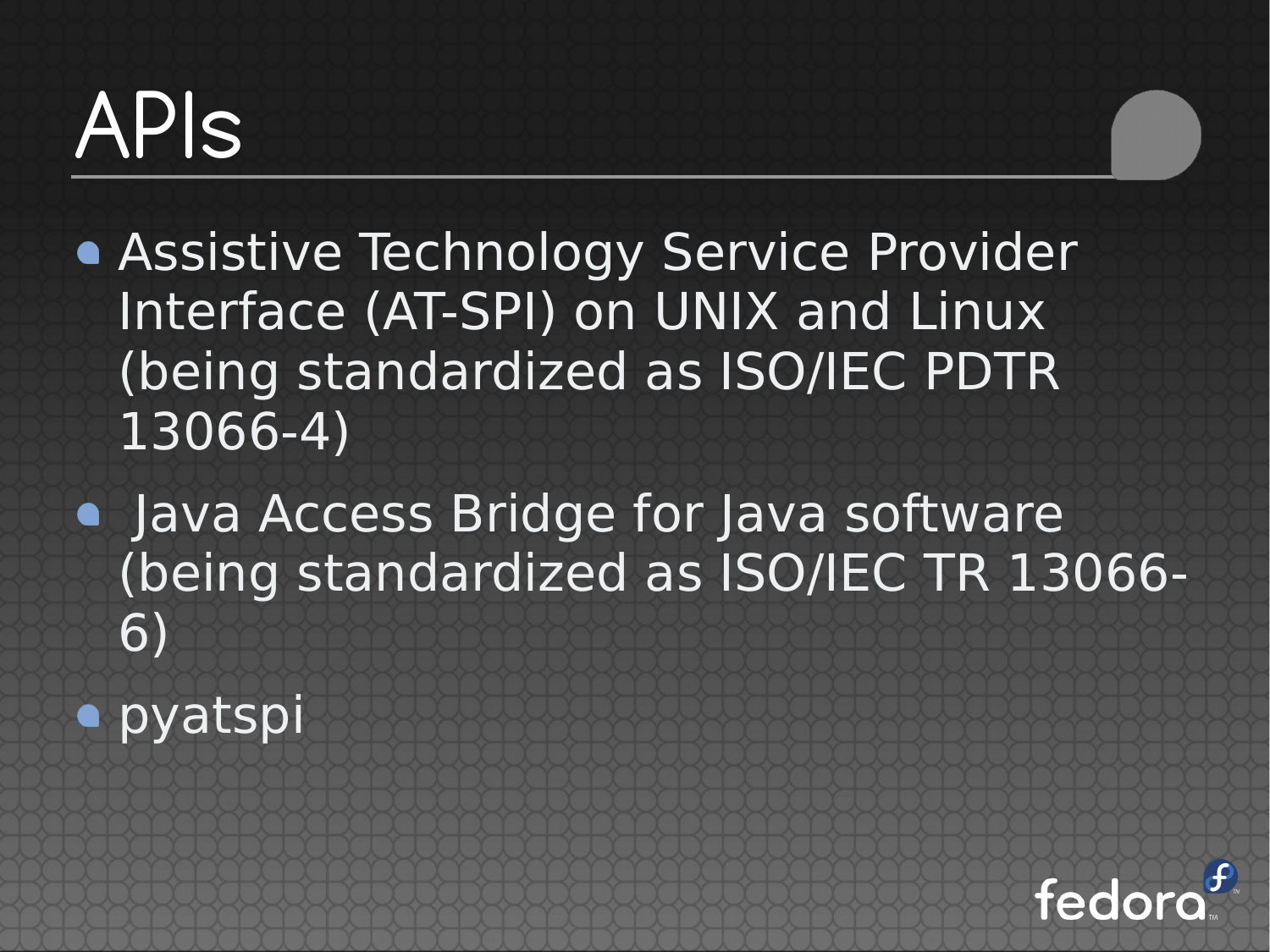## A11Y In GNOME Desktop

#### **• Universal Access**

| ⟨ | <b>Universal Access</b>                  | × |
|---|------------------------------------------|---|
|   | Always Show Universal Access Menu<br>OFF |   |
|   | Seeing                                   |   |
|   | High Contrast<br>OFF                     |   |
|   | Large Text<br>OFF                        |   |
|   | Zoom<br>Off                              |   |
|   | Screen Reader<br>Off                     |   |
|   | Sound Keys<br>Off                        |   |
|   | Hearing                                  |   |
|   | Visual Alerts<br>Off                     |   |
|   | <b>Typing</b>                            |   |
|   |                                          |   |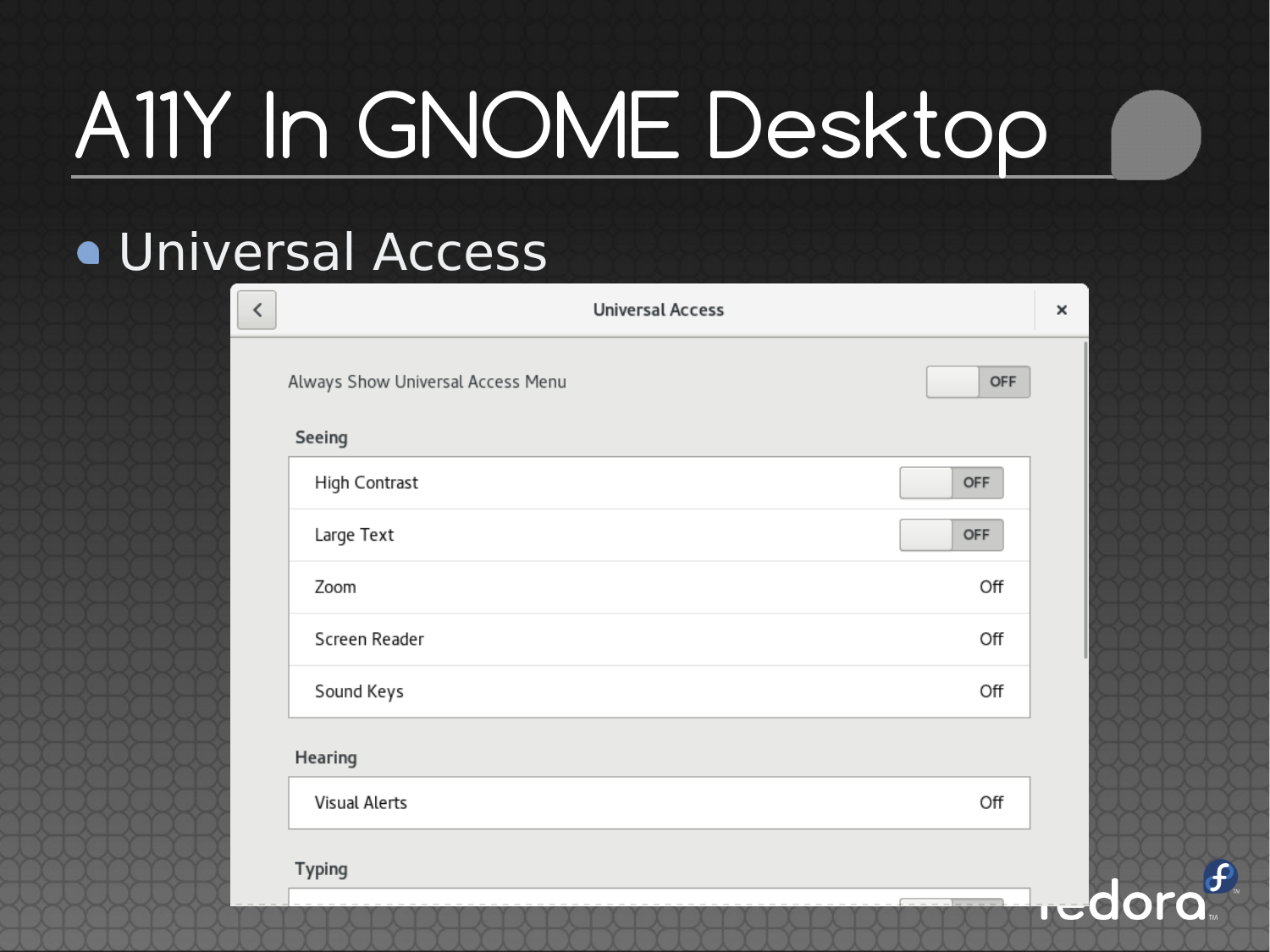## A11Y Testing

- **Manually**
- Unplug your mouse, use keyboard only.
- Navigate with keyboard shortcuts
- **Fire up Screen Reader (orca) to see if it** works as expected
- **Fire up Screen Magnifier**

https://wiki.gnome.org/Accessibility/SmokeTesting

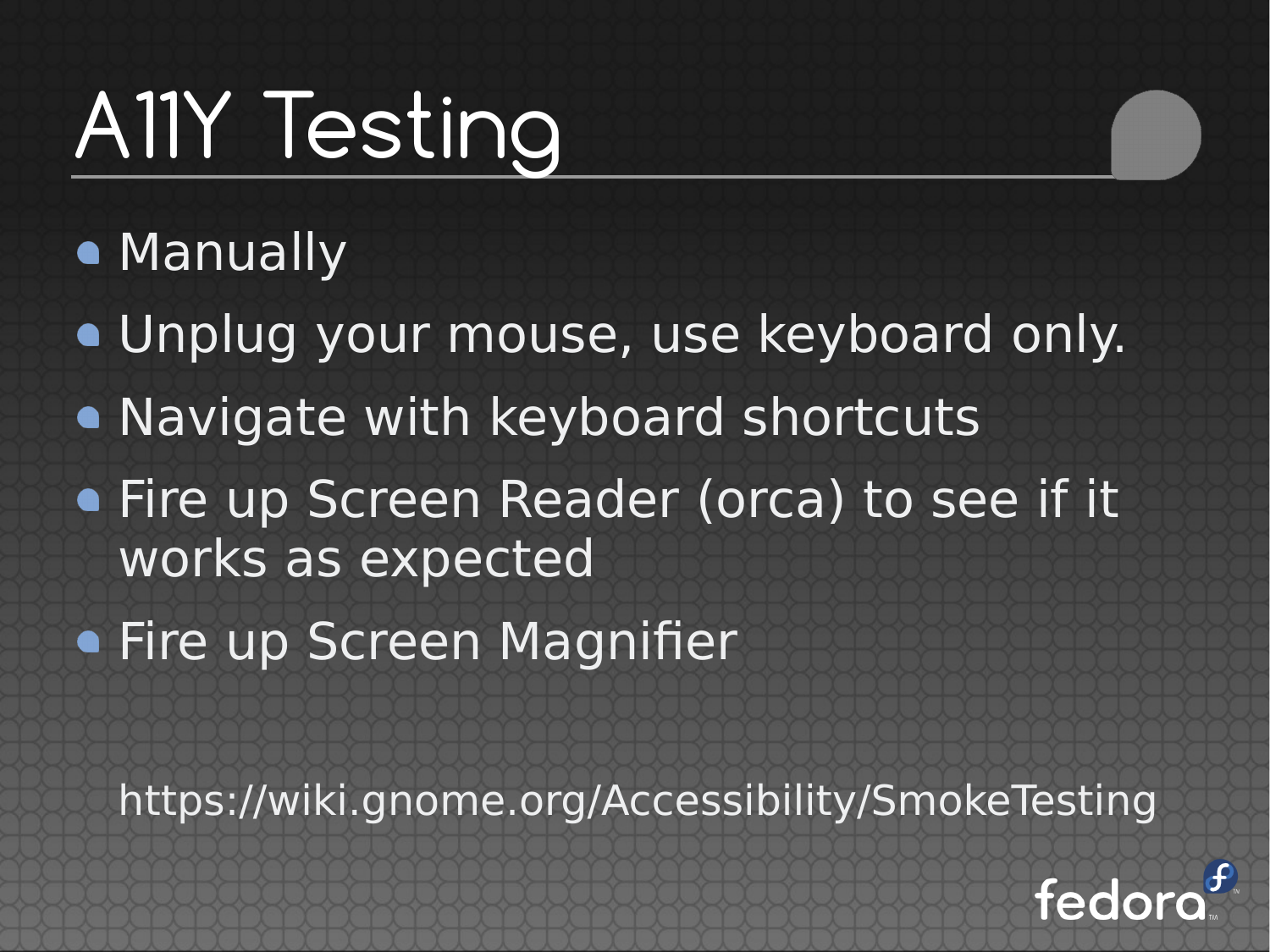## A11Y Testing (Cont.)

- Analyze use accerciser
- Change color profile to High Contrast
- Use your computer in various scenarios

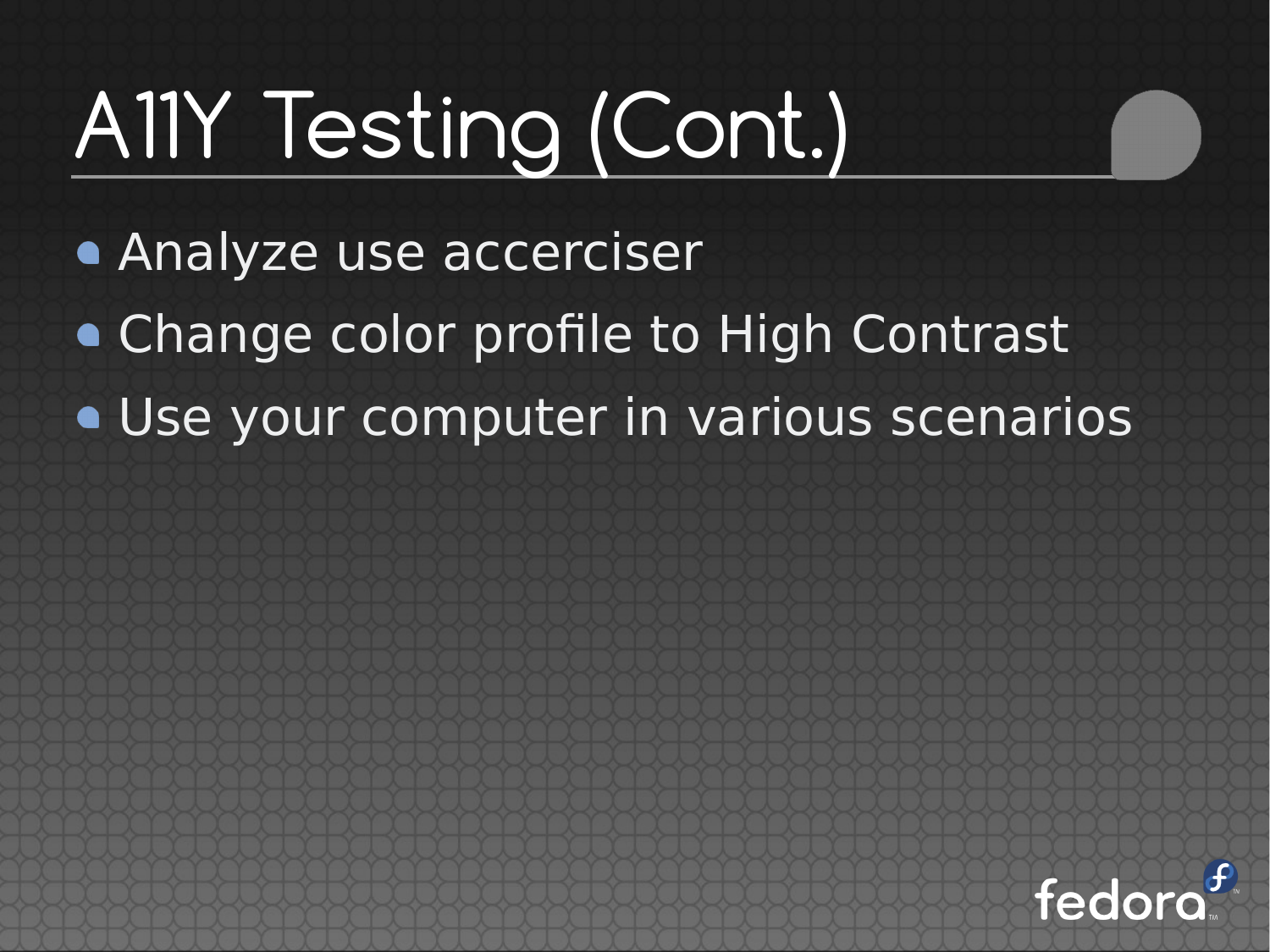## A11Y Testing (Cont.)

Automation

Mago - A Desktop Testing Initiative build on top of LDTP

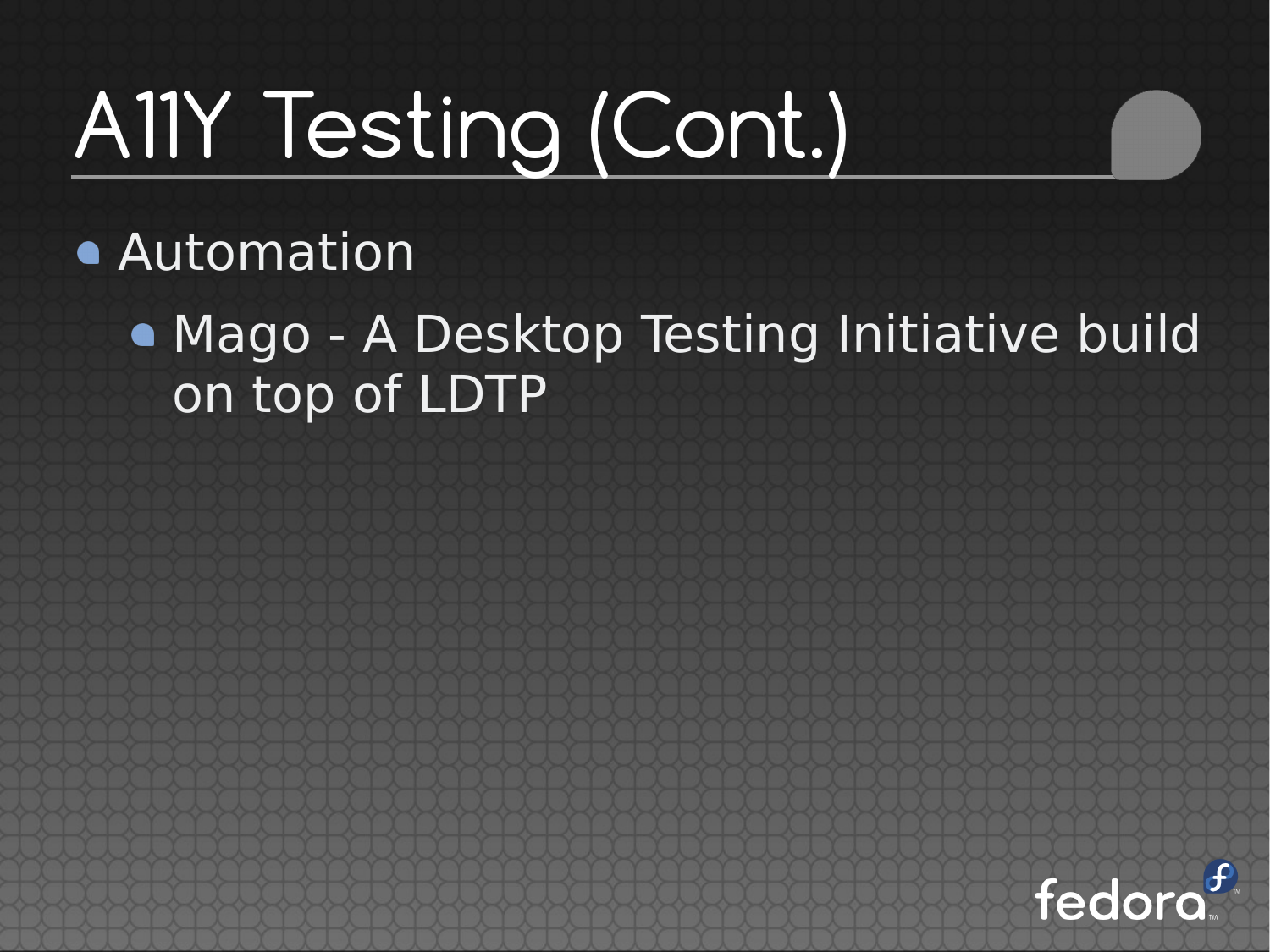### For developers

Follow GNOME Accessibility Toolkit(ATK) https://developer.gnome.org/atk/

- Some reference
	- http://www.tldp.org/HOWTO/Accessibilit y-Dev-HOWTO/